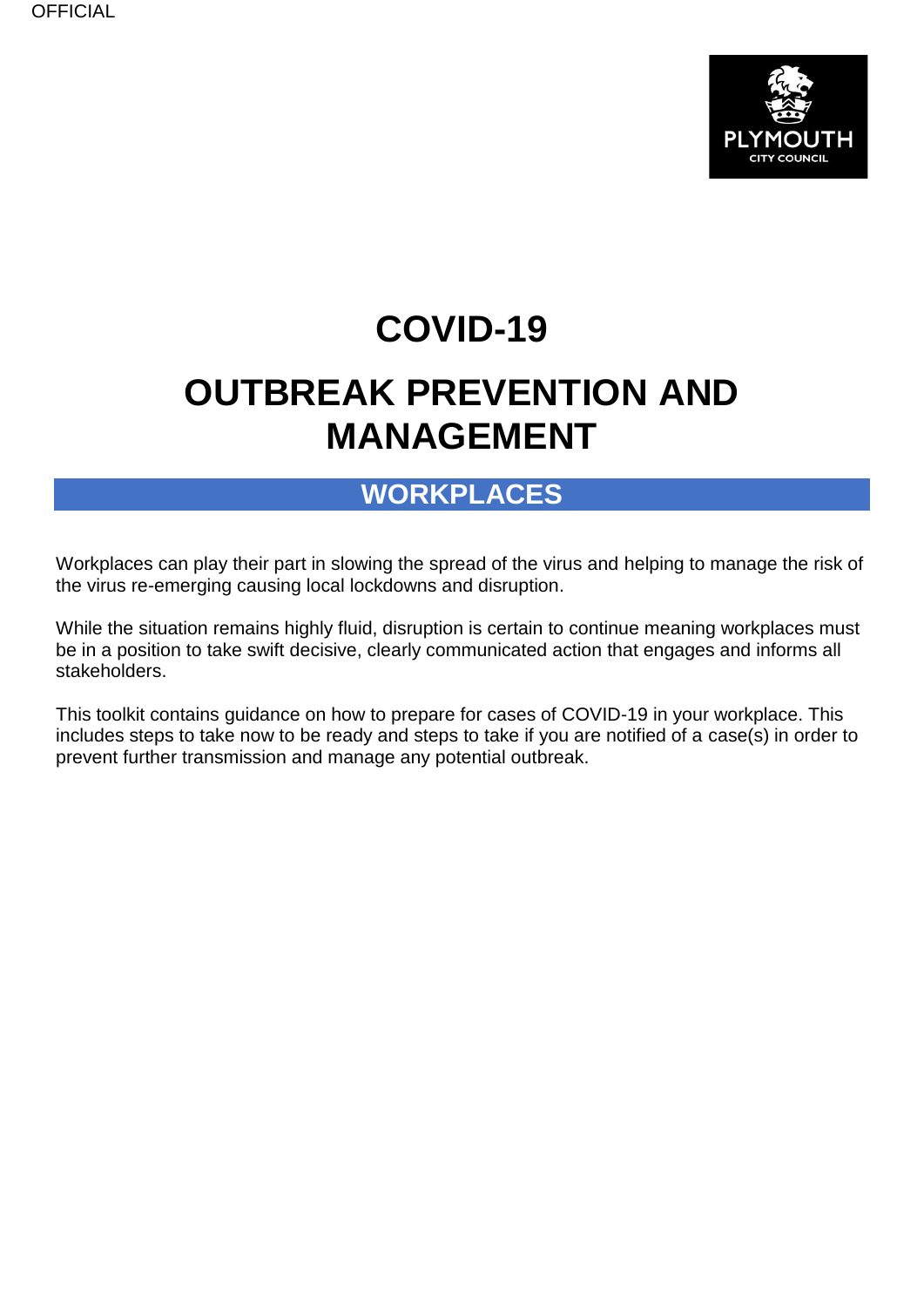## **Instructions on using this Toolkit:**

Please use 'Ctrl' and click on the ► links to view or download the documents.

## **Guidance in this toolkit**

- ► **[General Guidance to prevent the spread of COVID-19](#page-1-0)**
- ► **[Early Outbreak Management](#page-5-0) Preparation**
- ► **[What you should do to manage a single case with symptoms](#page-12-0)**
- ► **[What you should do to manage a single case who has tested positive for COVID-19](#page-13-0)**
- ► **[What you should do to manage a possible Outbreak \(more than one case\)](#page-13-1)**
- ► **[Information your local PHE HPT may request from you](#page-15-0)**
- ► **[Types of actions you may need to put in place](#page-16-0)**

## **Useful downloads and links:**

- ► **[Risk Assessment Guidance and Template](https://www.heartofswgrowthhub.co.uk/wp-content/uploads/2020/09/COVID-19-RISK-ASSESSMENT-TOOLKIT.pdf)**
- ► **[NHS test and trace service for employers, businesses and workers](https://www.gov.uk/guidance/nhs-test-and-trace-workplace-guidance?utm_source=3ad1e505-7776-4963-b366-f718239cf904&utm_medium=email&utm_campaign=govuk-notifications&utm_content=immediate)**
- ► **NHS Test and Trace [App information and QR Code download](https://covid19.nhs.uk/information-for-businesses.html)**
- ► [Outbreak Management Action Cards](https://www.gov.uk/government/publications/reporting-outbreaks-of-coronavirus-covid-19/covid-19-early-outbreak-management)
- ► [Table to record details of cases in your workplace](#page-19-0)
- ► [Communications Toolkit in the event your business is affected by COVID-19](https://www.visitplymouth.co.uk/dbimgs/Coronavirus%20Outbreak%20Toolkit%20PLYMOUTH.pdf)
- ► [Principles of cleaning after an individual with symptoms of, or confirmed COVID-19, the case](https://www.gov.uk/government/publications/covid-19-decontamination-in-non-healthcare-settings/covid-19-decontamination-in-non-healthcare-settings)  [has left the setting or area](https://www.gov.uk/government/publications/covid-19-decontamination-in-non-healthcare-settings/covid-19-decontamination-in-non-healthcare-settings)
- ► **[Temporary Closure Checklist](#page-16-1)**
- ► [COVID-19 Re-opening after a closure Toolkit](https://www.heartofswgrowthhub.co.uk/wp-content/uploads/2020/09/COVID-19-RE-OPENING-AFTER-A-CLOSURE-TOOLKIT.pdf)

<span id="page-1-0"></span>Further links are provided in the relevant sections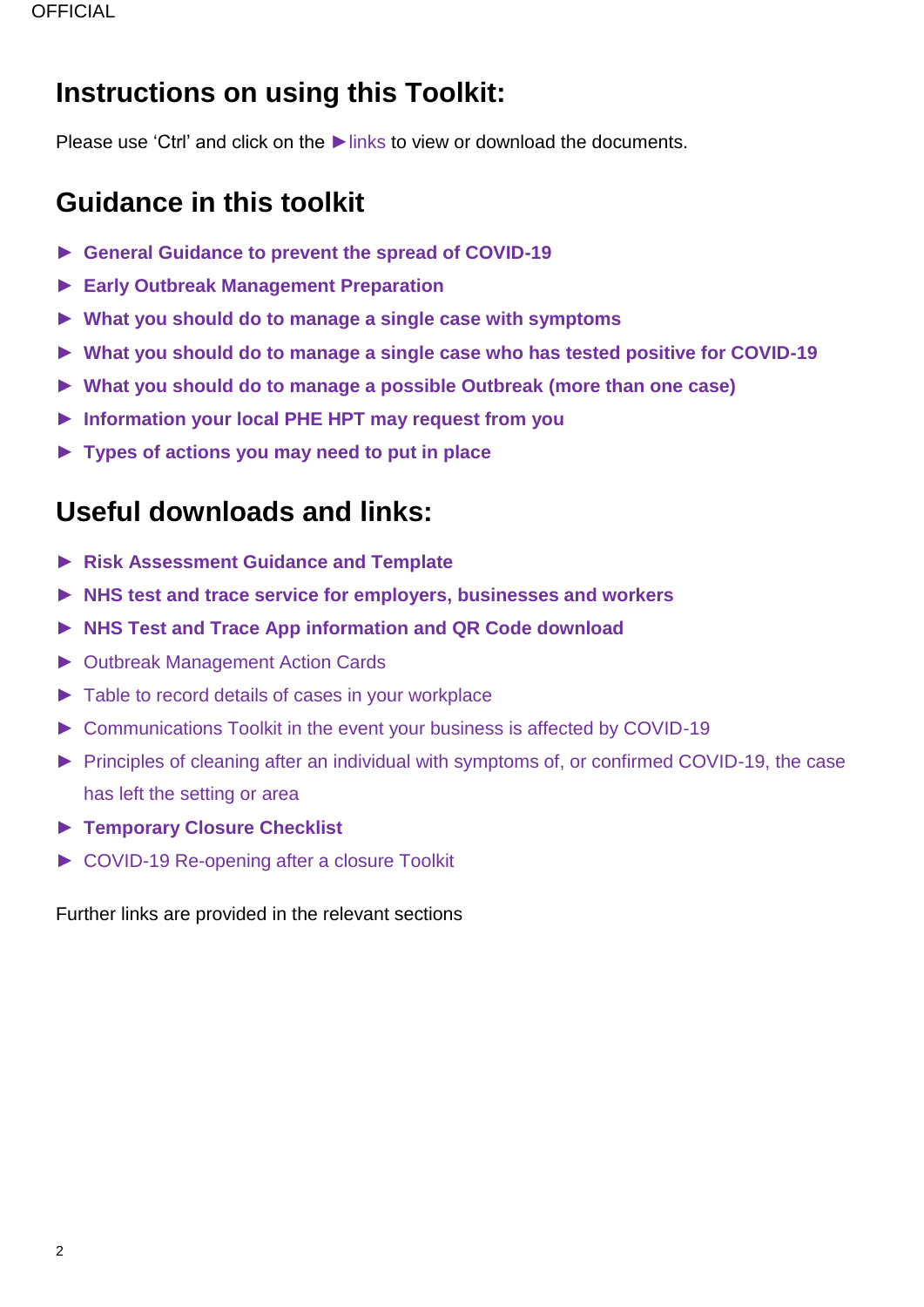## **General Guidance to prevent the spread of COVID-19**

#### **Restrictions**

There may be restrictions placed on local areas, spaces and premises due to increased numbers of cases. The general guidance aimed at members of the public is also relevant, for example when considering who can meet up e.g. "support bubbles".

- ► **[Workplace Restrictions](https://www.gov.uk/government/publications/further-businesses-and-premises-to-close)**
- ► **[Location Restrictions](https://www.gov.uk/government/collections/local-restrictions-areas-with-an-outbreak-of-coronavirus-covid-19)**
- ► **[General Restrictions on what you can and can't do](https://www.gov.uk/government/publications/coronavirus-outbreak-faqs-what-you-can-and-cant-do)**

#### Risk Assessment

There are important actions that everyone should take at all times to help prevent the spread of COVID-19. Refer to ►**[Working safely during coronavirus guidance](https://www.gov.uk/guidance/working-safely-during-coronavirus-covid-19)**. These have practical examples of actions you can take to help you carry out a COVID-19 risk assessment for your organisation. If you have more than 5 employees your risk assessment should be written down.

- ☐ I have a completed COVID-19 Risk Assessment in place.
- $\Box$  I have arrangements in place to review and make changes to my risk assessment as new information and feedback comes to light.

Note: Additional guidance and examples of control measures are available from the HSE see: ► Social Distancing in the workplace

We have also brought together guidance and an example risk assessment toolkit in this guide: ► **[COVID Risk Assessment Guidance and Template](https://www.heartofswgrowthhub.co.uk/wp-content/uploads/2020/09/COVID-19-RISK-ASSESSMENT-TOOLKIT.pdf)**

☐ I will stay up to date with COVID-19 guidance on GOV.UK. ►**[Sign up for emails](https://www.gov.uk/email-signup?topic=/coronavirus-taxon)**

If you have a query about your risk assessment and the workplace safety requirements for the control of COVID-19 you can request for advice using **[our online form](https://plymouth-self.achieveservice.com/AchieveForms/?mode=fill&consentMessage=yes&form_uri=sandbox-publish://AF-Process-36cb4def-52b8-4c44-93e6-24bcbd7303b2/AF-Stage-acdfe90d-baf2-4c09-ad75-c8e734014612/definition.json&process=1&process_uri=sandbox-processes://AF-Process-36cb4def-52b8-4c44-93e6-24bcbd7303b2&process_id=AF-Process-36cb4def-52b8-4c44-93e6-24bcbd7303b2)**.

#### Hand Washing

 $\Box$  I have handwashing with soap and water and/or hand sanitiser to put in place where this is not available e.g. at entrances/exits, bathrooms, hallways, kitchen, laundry, staff rooms etc.

#### Social Distancing

 $\Box$  I have control measures in place to ensure social distancing of 2 m. Where this is not possible we maintain 1m with additional control measures.

Note: Consider minimising contact between workers from different teams or key employees (e.g. by staggered working times or dividing workspaces into zones and instructing specific teams to keep to certain zones only). Isolation of an entire workforce may be required if not and key processes may be affected.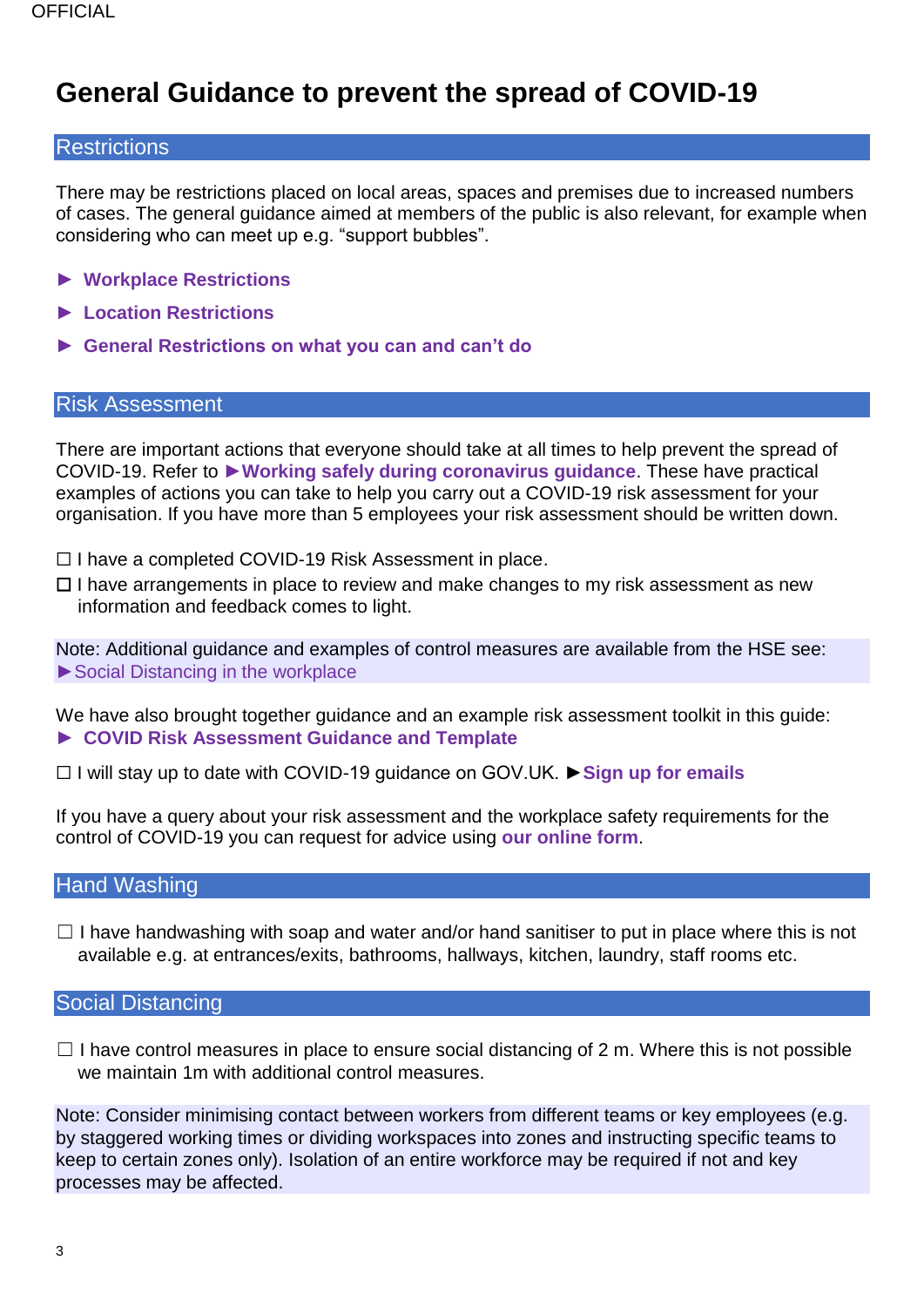#### Customers/Visitors: Face Coverings

- $\Box$  Staff are asking customers to where face coverings where required to.
- ► **[Check when to wear one, exemptions, and how to make your own](https://www.gov.uk/government/publications/face-coverings-when-to-wear-one-and-how-to-make-your-own/face-coverings-when-to-wear-one-and-how-to-make-your-own)**

#### Customers/Visitors: Group Sizes

- $\Box$ I am aware of the current restrictions on group sizes allowed in my premises and am not exceeding those limits for my premises.
- ☐I am following all guidelines to keep groups appropriately socially distanced and to prevent mingling.
- $\Box$ I am informing customers of guidance through signage or notices at the point of booking or on arrival.
- $\Box$  I am ensuring staff are familiar with the guidance, and if any local restrictions are in place.
- $\Box$  I am asking customers for verbal confirmation of the number of people in their party at the point of arrival.

#### **Cleaning**

- ☐ I have enhanced cleaning procedures in place throughout my premises and in particular in communal areas, where people congregate, where there are shared facilities (e.g. toilets, canteens, corridors, workstations).
- $\Box$  I have additional deep clean programmes and audits in place that identify how this will be scaled up if there is an outbreak
- ► **[Refer to the Principles of Cleaning section here: Cleaning non health care settings](https://www.gov.uk/government/publications/covid-19-decontamination-in-non-healthcare-settings/covid-19-decontamination-in-non-healthcare-settings)**
- □ Staff are trained in enhanced cleaning procedures in case of a suspect case at our premises and what PPE they may require.
- □ All staff that need to have attended training where necessary on putting on, taking off and cleaning any PPE provided.
- $\Box$  I have sufficient cleaning chemicals and cloths etc. to cope with additional cleaning requirements.

#### **Waste**

 $\Box$  I have a procedure for dealing with waste that may be contaminated and have trained staff on this. \*

#### ► **How to [dispose of waste during a pandemic](https://www.gov.uk/guidance/coronavirus-covid-19-disposing-of-waste)**

Note: \*If you need to dispose of anything that is or could be contaminated the current guidelines are to double bag and leave it for 72 hours prior to disposal in the rubbish. This could be relevant to disposing cleaning equipment used to clean somewhere that a suspect case has been.

#### **Ventilation**

- ☐ I have suitable ventilation in place
- ► **[Air conditioning and ventilation during the coronavirus pandemic](https://www.hse.gov.uk/coronavirus/equipment-and-machinery/air-conditioning-and-ventilation.htm)**

Safe Travel Arrangements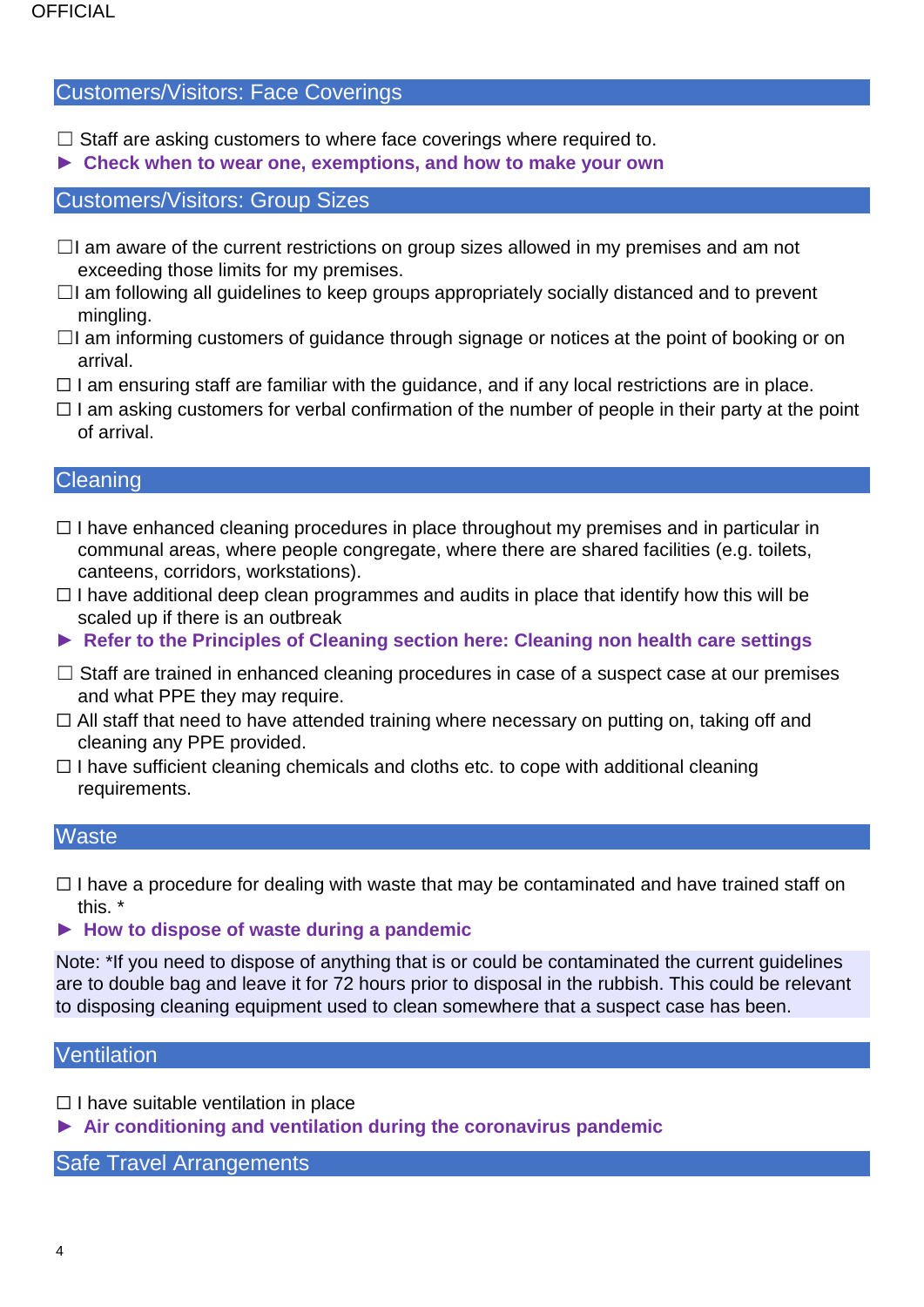☐ Staff are aware of the ►**[staying safe outside your home guidance](https://www.gov.uk/government/publications/staying-safe-outside-your-home/staying-safe-outside-your-home)** and ►**[safe travel to](https://www.gov.uk/guidance/coronavirus-covid-19-safer-travel-guidance-for-passengers) [work guidance](https://www.gov.uk/guidance/coronavirus-covid-19-safer-travel-guidance-for-passengers)**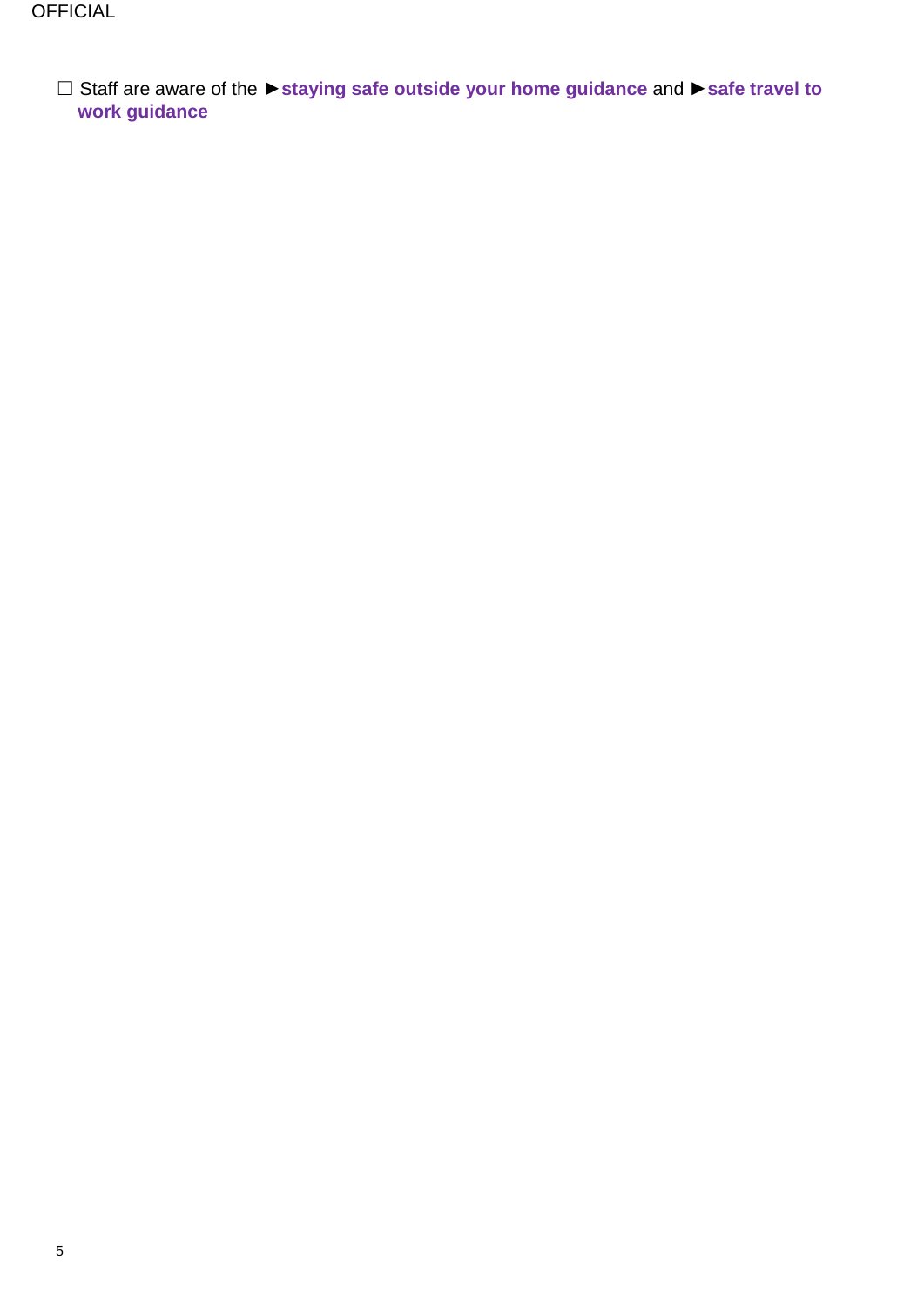## <span id="page-5-0"></span>**Early Outbreak Management Preparation**

This checklist is provided to help you focus on the main controls to prepare for an outbreak in your premises or an exposure or suspected exposure to COVID-19. Preparation allows you to respond swiftly to any cases linked to your workplace and will ensure you have clear communication and early intervention actions are in place to reduce the impact of this.

**Note:** the prompts are general and apply for all businesses. You may also need to consider other things depending on your circumstances and the nature of your business.

#### Early Outbreak Management Resources

- ☐ I have read the ►**[COVID-19 early outbreak management guidance](https://www.gov.uk/government/publications/reporting-outbreaks-of-coronavirus-covid-19/covid-19-early-outbreak-management)**
- ☐ I know what to do if someone reports illness ►**[Guidance on the NHS Test and Trace service](https://www.gov.uk/guidance/nhs-test-and-trace-workplace-guidance#guidance-for-employers)  [for employers, businesses and workers.](https://www.gov.uk/guidance/nhs-test-and-trace-workplace-guidance#guidance-for-employers)**
- ☐ I have a copy of the ►**[action plan](https://coronavirusresources.phe.gov.uk/reporting-an-outbreak/resources/)** relating to my business sector and have read this

#### Sickness Reporting

- $\Box$  Staff understand they must not come into work if they have symptoms of COVID-19
- □ Staff have been informed to report illness and isolate and I will provide support to staff to encourage them to do this.
- ☐ I am up to date with the **[►Latest information about how you can catch Coronavirus](https://www.nhs.uk/conditions/coronavirus-covid-19/)  [\(COVID-19\) including symptoms](https://www.nhs.uk/conditions/coronavirus-covid-19/)** and have ensured staff are too. Basic Covid-19 training will take place covering symptoms and a breakdown of our risk assessment findings. This will include temporary/agency staff.

#### Symptoms:

- high temperature
- new, continuous cough
- loss or change to your sense of smell or taste
- $\Box$  I know to call local PHE HPT to inform them if I have more than 1 symptomatic member of staff (0300 303 8162 option 1 then option 1)

Every one of us plays a vital role in stopping the spread of COVID-19. Early engagement with your local PHE HPT is key to minimise any possible wider outbreak in your community.

- $\Box$  I have updated the sickness policy and staff are aware of any updates to this
- $\Box$  I have support in place for people affected e.g. counselling, support line or contacts for managers.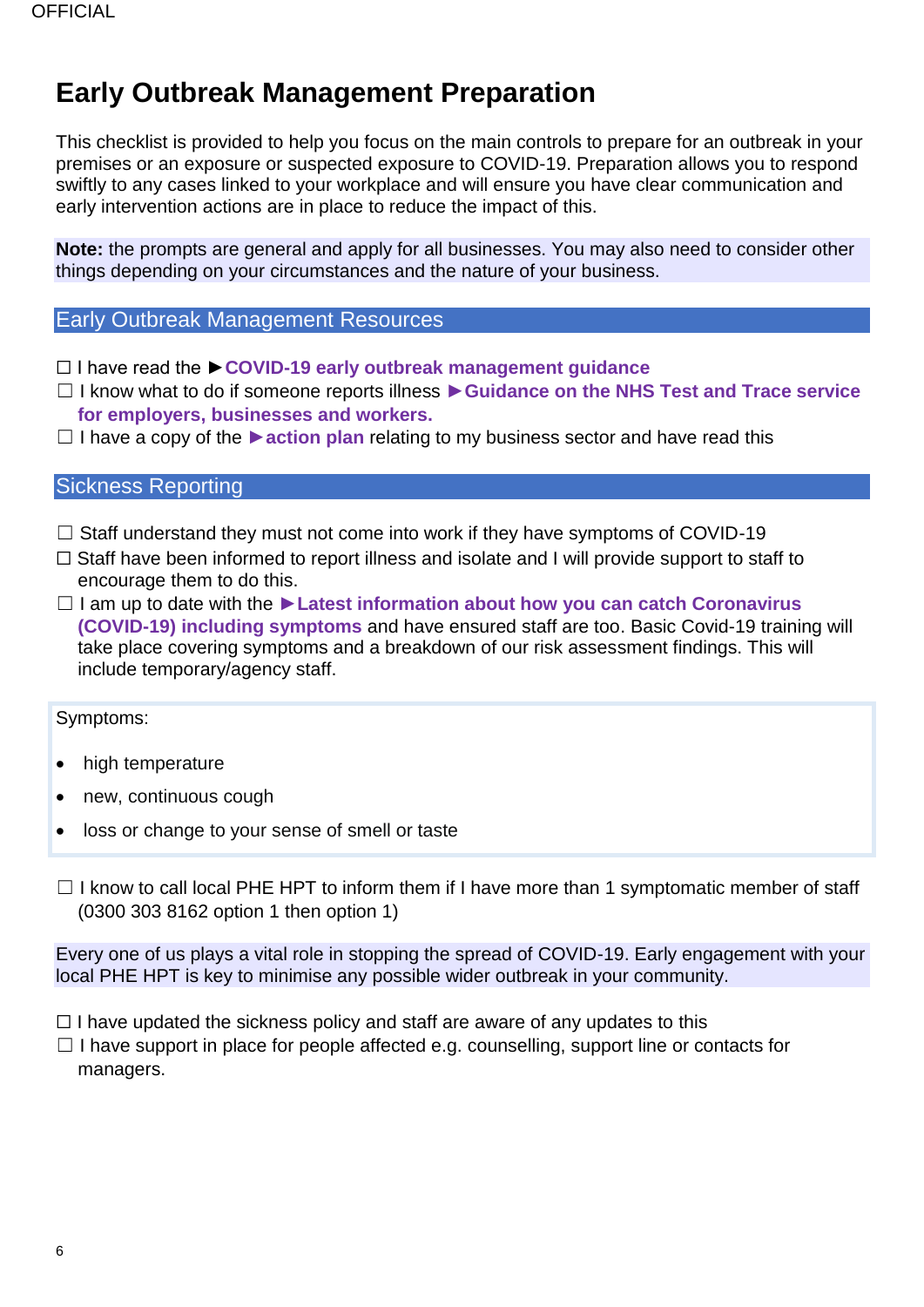#### Self Isolation Requirements

- ☐ I am up to date with the latest [►advice on when to isolate and what to do](https://www.nhs.uk/conditions/coronavirus-covid-19/self-isolation-and-treatment/when-to-self-isolate-and-what-to-do/)
- ☐ I am up to date with the latest [►Stay at home guidance,](https://www.gov.uk/government/publications/covid-19-stay-at-home-guidance)
- ☐ I am up to date with [►Information on sick pay/compensation](https://www.gov.uk/statutory-sick-pay) and will support employees to self- isolate. New ► **[Requirements and Fines](https://www.gov.uk/government/news/new-package-to-support-and-enforce-self-isolation?utm_source=9bbf854f-0ede-4ae1-a21e-4e4b2c859357&utm_medium=email&utm_campaign=govuk-notifications&utm_content=immediate)** for businesses who prevent staff isolating.
- $\Box$  We have isolation procedures for staff who become ill onsite and will arrange safe transport home immediately and provide all workers with advice on contacting GP and/or NHS 111.
- $\Box$  Staff are aware of international travel restrictions and the need to quarantine after visiting certain destinations.

#### <span id="page-6-0"></span>Customers/Visitors: Illness

- $\Box$  Staff are aware to turn people away if they are displaying symptoms of coronavirus
- □ Staff are aware of procedures for handling visitors, customers or quests who become ill on site or are showing symptoms on site

#### Staff Test and Trace

- $\Box$  Staff are aware of the NHS test and trace program and how we may play a part in that.
- $\Box$  We have discussed sharing information in the event of an outbreak, e.g. staff have been requested to share COVID-19 test results with us so we can know as soon as possible what their isolation requirements will be.

Employers are encouraged to keep staff informed about potential or confirmed COVID-19 cases amongst their colleagues. However, they should not name individuals, and should not unlawfully share anyone's personal data (including anyone's test results). See the **[communication section](#page-10-0)** for more information on how to handle communication.

The ICO is clear that data protection law doesn't prevent an employer ensuring the health and safety of their staff. It should not to be viewed as a barrier to sharing data with authorities for public health purposes when necessary and proportionate, such as working with the NHS Test and Trace service. More information is provided by the ►**[ICO's FAQs](https://ico.org.uk/global/data-protection-and-coronavirus-information-hub/coronavirus-recovery-data-protection-advice-for-organisations/testing/)**.

 $\Box$  I have a log of all staff members, including their contact details (Inc. emergency contact details), when they have been at work, where they work in the building and sickness record so I can track potential exposures

Note: Consider requesting staff to record if they are unable to observe the minimum distance rules for longer than 15 minutes and feedback to you. Each worker should report this to their team leader. The log can then be used to establish a list of tasks that cannot be achieved using physical distancing. These tasks can be reviewed, and specific control measures can be put in place for these tasks.

#### Staff Testing Arrangements

Important: The NHS Test and Trace service is for those who display symptoms of COVID-19 or who have been advised to take a test by a medical practitioner or public service.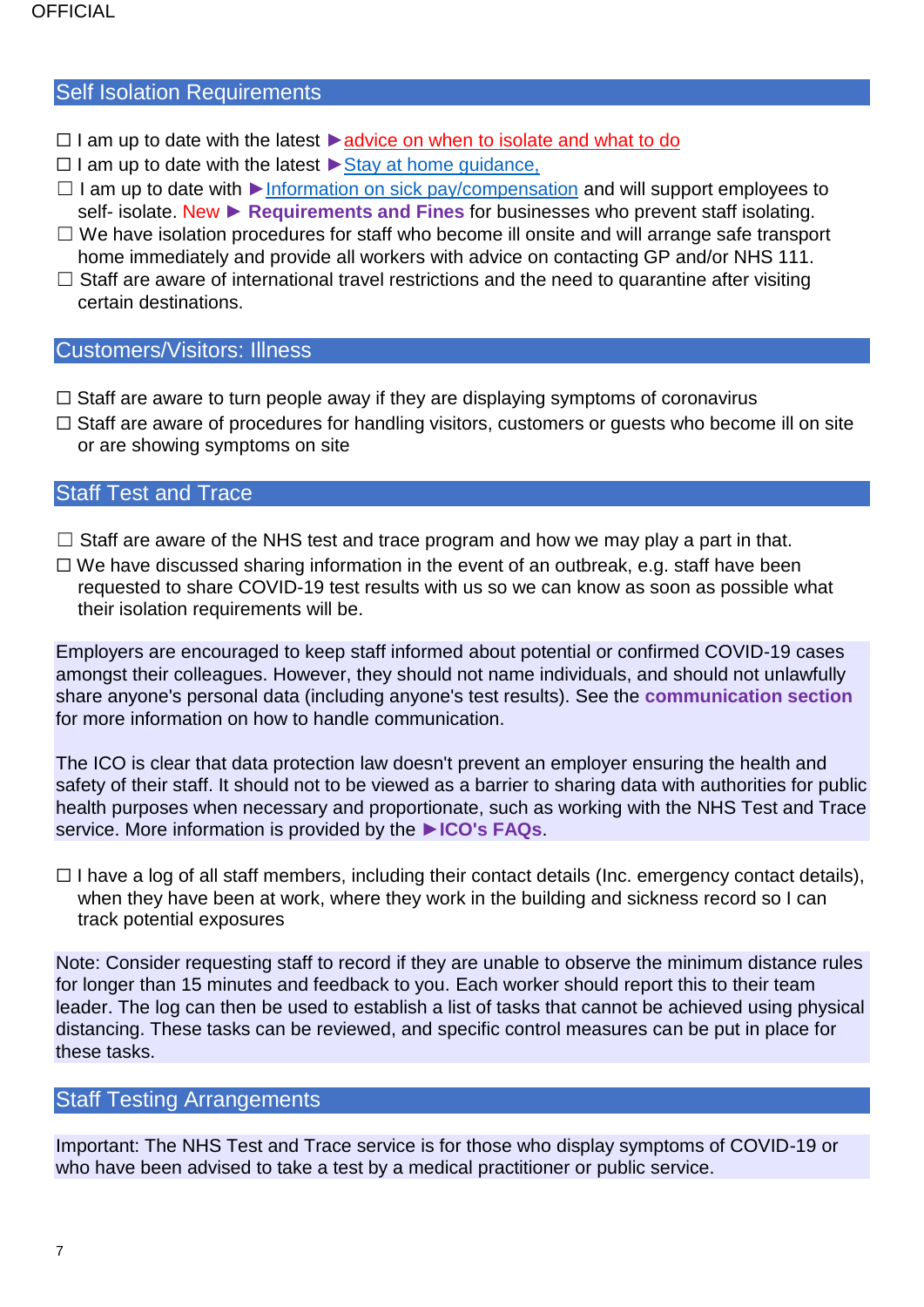```
☐ I am up to date with the latest testing guidance ►guidance on coronavirus testing and how to 
►Get a test
```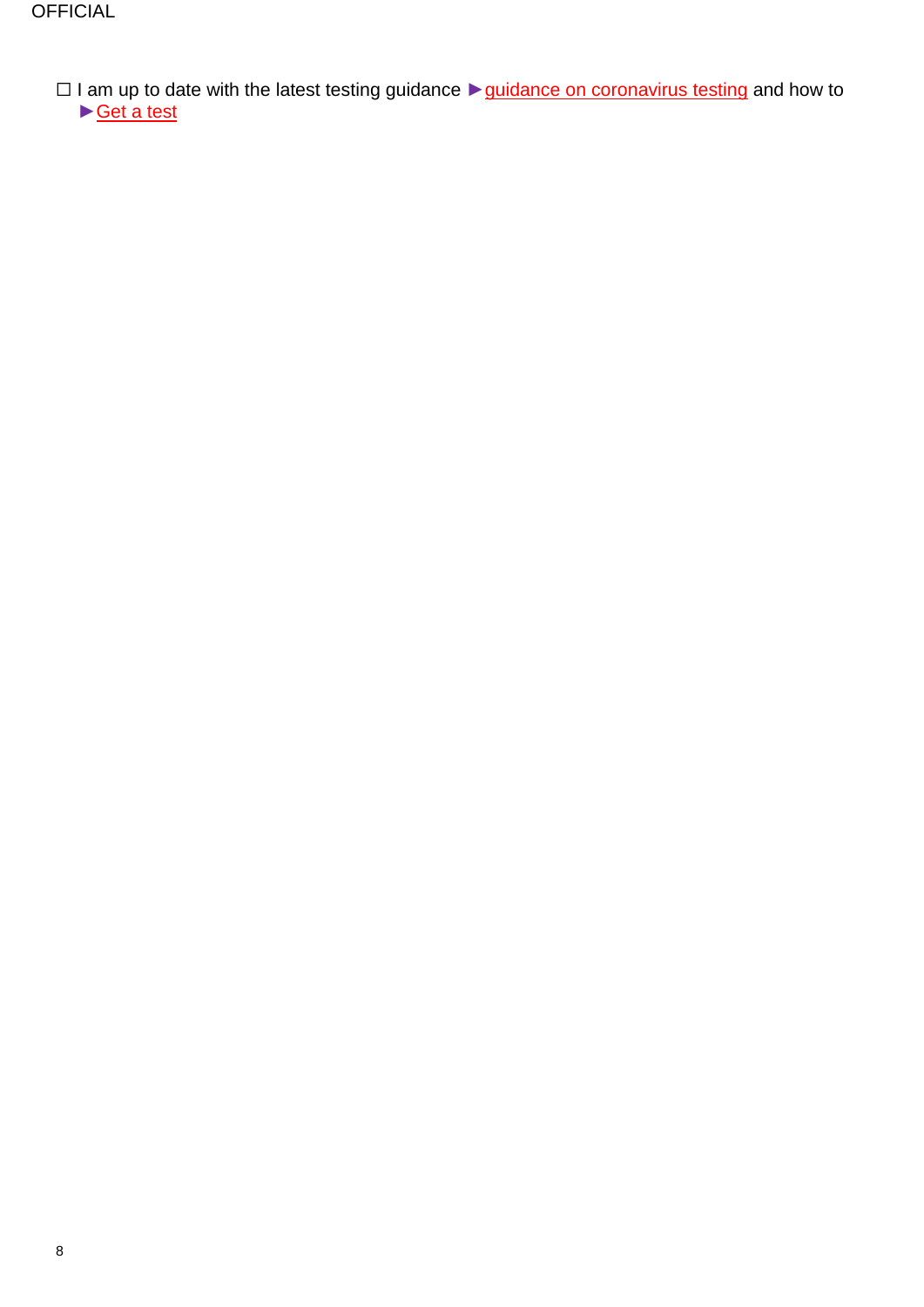#### Customers/Visitors: Display of the official NHS Test and Trace QR Code

Certain venues must by law display an official NHS QR code poster from 24 September 2020, so that customers and visitors can 'check-in' using this option as an alternative to providing their contact details.

- ► **[Venues in England that should display the official NHS QR Code poster](https://faq.covid19.nhs.uk/article/KA-01183/en-us?parentid=CAT-01043&rootid=CAT-01027)**
- ► **[Official NHS QR posters can be generated online](https://www.gov.uk/create-coronavirus-qr-poster)**.
- ► **[NHS Test and Trace App Information for Organisations including FAQs](https://covid19.nhs.uk/information-for-businesses.html)**

The NHS test and trace app QR code posters can be used by any venue not just those required to by law. In these situations collecting details of visitors is a recommendation only. We encourage premises not required by law to create and display an NHS Test and Trace QR code poster for their venue, where these are visited by members of the public and has a space where people congregate.

 $\Box$  I have an NHS Test and Trace QR code poster suitably located for use by my customers and visitors e.g. at relevant entrances

Large venues may need to create separate NHS QR code posters for different areas within the venue, different entrances, spaces, or seating and viewing areas, if they are areas where people are likely to congregate for more than 15 minutes and be less than 2 metres apart. NHS QR code posters should be displayed at the entrances to these different spaces within the venue. This will allow contact tracing and public health advice to be more precise.

If you use any other QR code system at your venue, you must ensure that it does not show any NHS or NHS Test and Trace logos. You should also explain to your customers that you are using more than one QR code system in your venue. Unofficial QR codes will not work with the NHS COVID-19 app, can cause confusion for visitors, and could result in them missing important notifications.

#### Customers/Visitors: Collecting details

For venues where customer logging is a legal requirement there must be an alternative system in place to collect these details for customers who are not able or willing to use the QR code method. These details must be provided to NHS Test and Trace, if requested.

Details to be collected:

- The name of the individual:
- a telephone number on which the individual may be contacted;
- an e-mail address if the individual is unable to provide a telephone number;
- a postal address if the individual is unable to provide an email address;
- the date and time that the individual entered the relevant premises;

#### For Group Bookings

• The number of people in the group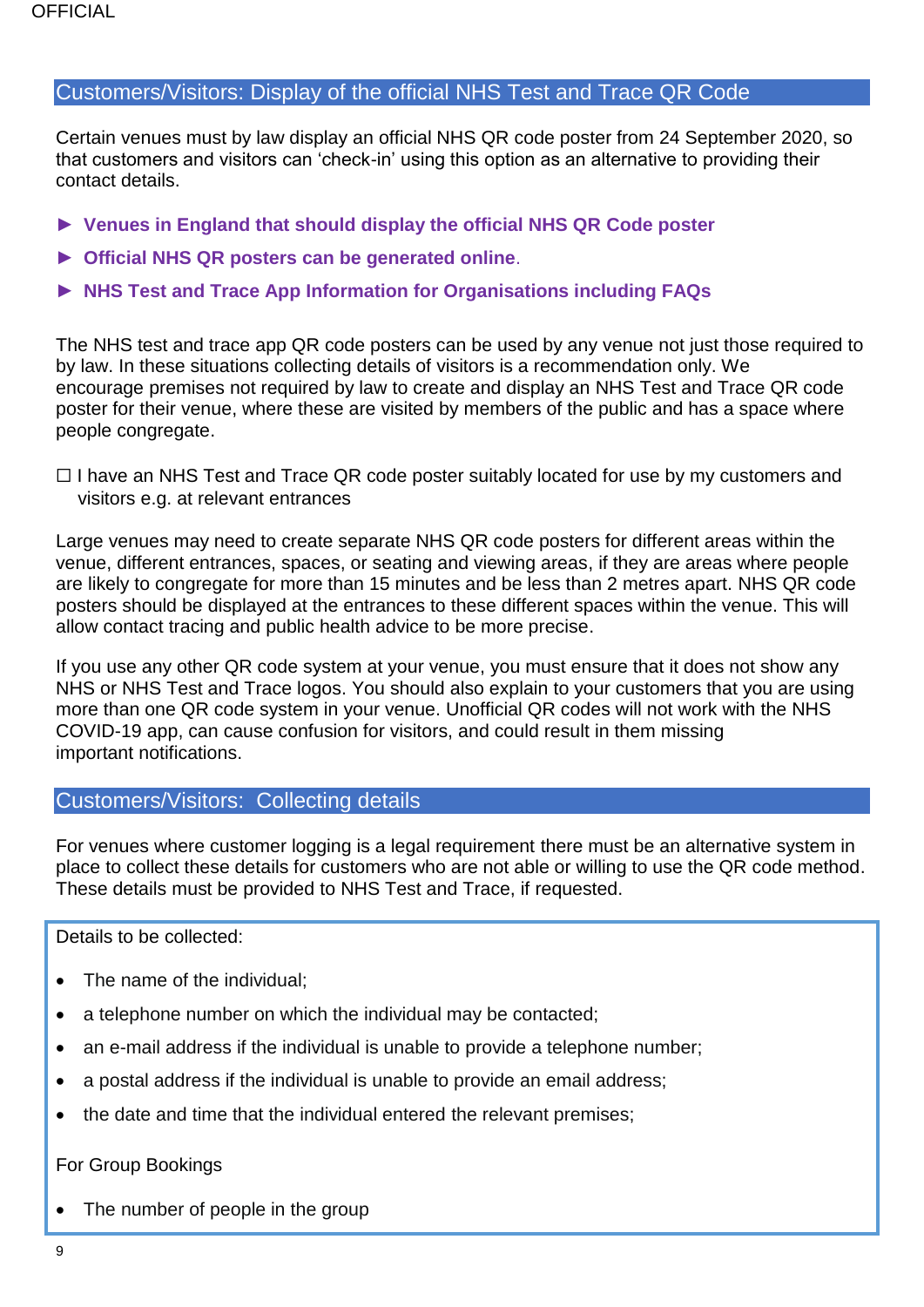There are exceptions to the requirement to collect information where visits are made by the police, emergency responders, certain delivery and postal services and for children under the age of 16 and those with physical or mental disability or other reasons related to their health.

Hospitality venues providing food or drink, such as pubs, restaurants, cafes, bars etc. must refuse entry to those who refuse to provide contact details or if it is suspected they have supplied inaccurate or incomplete information.

Any details collected must be stored safely and only destroyed after 21 days from the day they were collected unless there is another basis outside the Regulations on which the details may lawfully be retained. For example, you may already collect customer details as part of your booking requirements. You must have a privacy notice to cover any details you collect.

- $\Box$ I ask individuals to check in to the venue using the NHS app or alternatively I request them to provide their contact details to assist NHS Test and Trace.
- ☐ Staff are aware of our privacy notices and our procedures for General Data Protection (GDPR) around keeping personal information for test and trace purposes.
- $\Box$  We have a system for safe storage and destruction of the data
- $\Box$  Individuals are made aware of how they can access our privacy notice

Where an individual accesses a service or activity and it is required by law to collect their details and this activity or service is provided to an individual by only one member of staff, volunteer, or other person. E.g. sport massage, tattoo, additional information about the person who provided the service or activity should be recorded also.

 $\Box$  I record in one place the name of that member of staff, volunteer or other person who provided the service together with the name of the individual to whom the service or activity was provided.

#### Customers/Visitors: Additional Information Groups

For group bookings, a single member of a group of 6 or less may provide their details on behalf of the whole group. Where a gathering of more than 6 people is allowed by law e.g. wedding receptions, a single member of the group may only ever represent themselves and 5 others (6 people in total).

 $\square$  For groups I ask an individual within a group to provide the number of people in their group and request at least one member of the group to provide their details.

#### Customers/Visitors: Additional Information

 $\Box$  I request details of visitors such as maintenance workers, which also includes where they visited in the building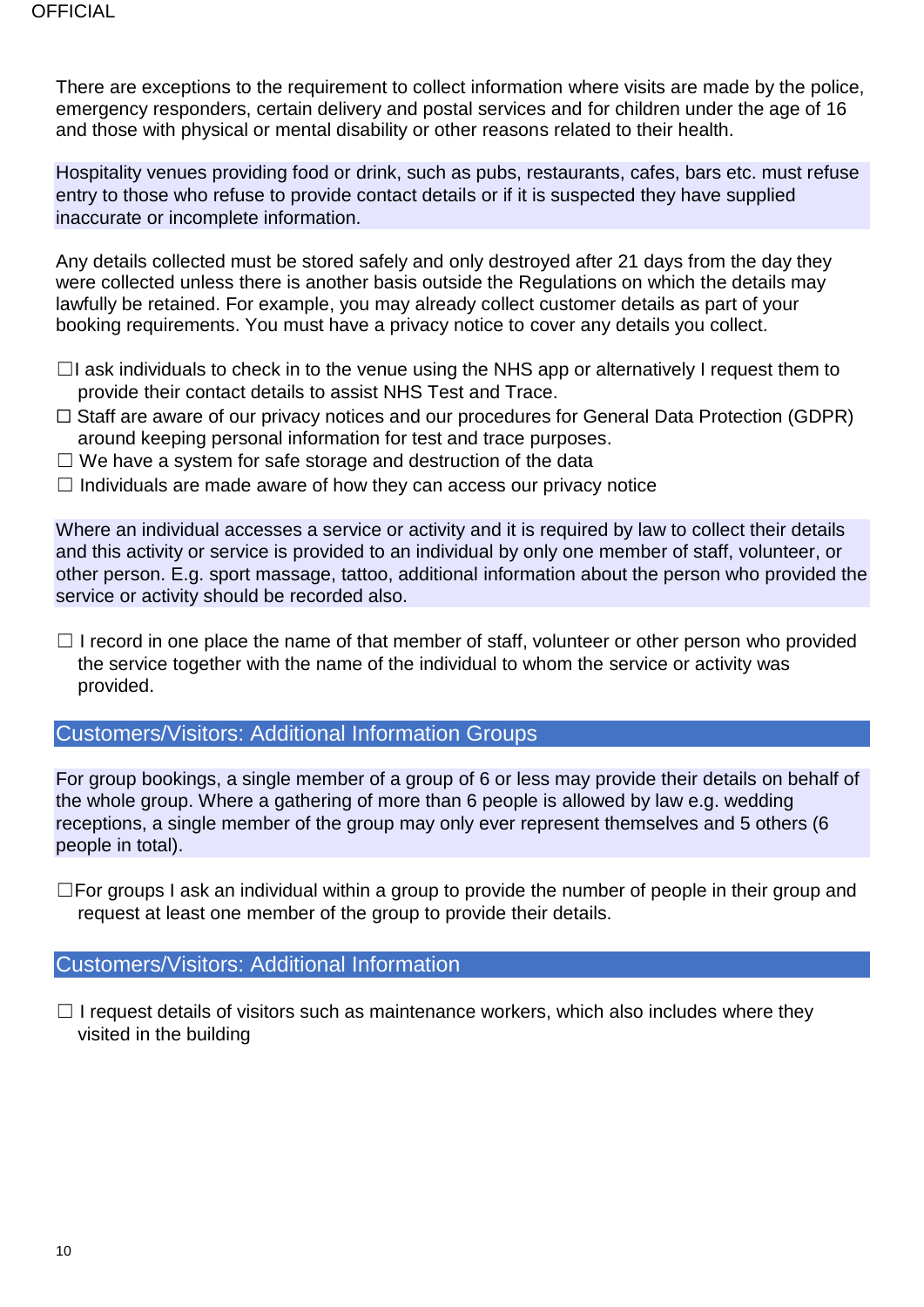#### **Communications**

Please refer to the ►**[Coronavirus Outbreak Business Communications Toolkit](https://www.visitplymouth.co.uk/dbimgs/Coronavirus%20Outbreak%20Toolkit%20PLYMOUTH.pdf)** for advice on communications you may need if you are involved in an outbreak.

#### <span id="page-10-0"></span>Internal Communications

- $\Box$  I have planned how to communicate with staff if we are involved in a workplace outbreak. This includes how we can get feedback from staff and how we will communicate messages back to them
- $\Box$  I have nominated a dedicated point of contact for staff to approach
- ☐ I have someone keeping up to date with the latest government advice on COVID-19.
- $\Box$  I have identified and implemented ways to communicate to staff members in the case of outbreak situations. E.g. communications boards, staff briefings, letters, what's app groups etc.
- ☐ I have identified suitable frequency of updates, topics to be covered and method of communication e.g. notice boards, what's app groups, emails.
- $\Box$  I am actively promoting health and safety awareness and advice and supervising staff carrying out safety measures. I am paying particular notice to reinforcing messages around social distancing and personal hygiene to promote these behaviours.
- ☐ I have communicated procedures to all staff e.g. social distancing, hygiene, sickness, meeting and/visitor policy, remote work and paid leave policy
- ☐ Staff wellbeing initiatives including any mental health support available has been communicated to all staff members

#### External Communications

- $\Box$  I have nominated a dedicated point of contact for external communications
- $\Box$  I have planned how to communicate with customers/visitors/suppliers in the case of an outbreak

#### ► Refer to the **[Coronavirus Outbreak Business Communications Toolkit](https://www.visitplymouth.co.uk/dbimgs/Coronavirus%20Outbreak%20Toolkit%20PLYMOUTH.pdf)**

- $\Box$  I have a press statement prepared should I be asked to produce one
- ☐ I am aware I may be asked for Test and Trace information by PHE/ NHS and local Authorities. I will keep this information secure for 21 day and available to pass on.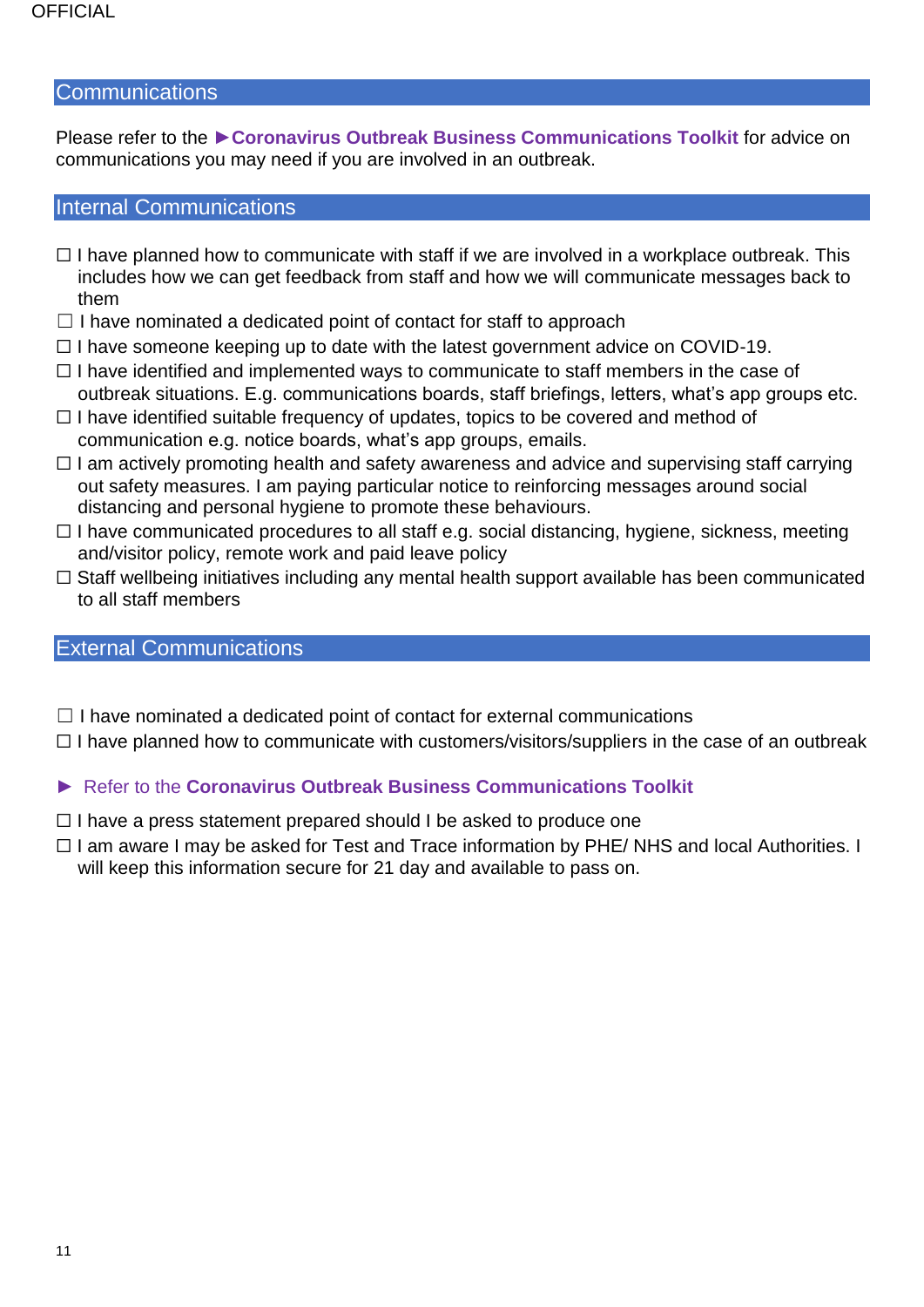#### Business Arrangements: Continuing Services

 $\Box$  I have reviewed my insurance policy to ensure it is fit for purpose in the event of an outbreak

Where necessary:

- $\Box$  I have plans in place should key staff or the leadership team fall ill at the same time
- $\Box$  I have systems in place to enable remote work and decisions
- $\Box$  I have work policies including remote working particulars (where possible)

#### Business Arrangements: Supply/Delivery Chain (shut down prep)

- $\Box$  I have procedures in place to notify customers of any cancellations to service or goods  $\Box$  I have prepared a plan on what steps to take to temporarily shut down during an outbreak.
- $\blacktriangleright$  [see the temporary shutdown checklist](#page-17-0)
- $\Box$  I have identified any critical processes that need to continue during a shutdown e.g. building maintenance.
- ☐ Where necessary I have access to critical systems remotely
- $\Box$  I have plans in place to cover implications of closing or reductions in employees during an outbreak. Including cancellation/delays to goods and services, cover for key processes.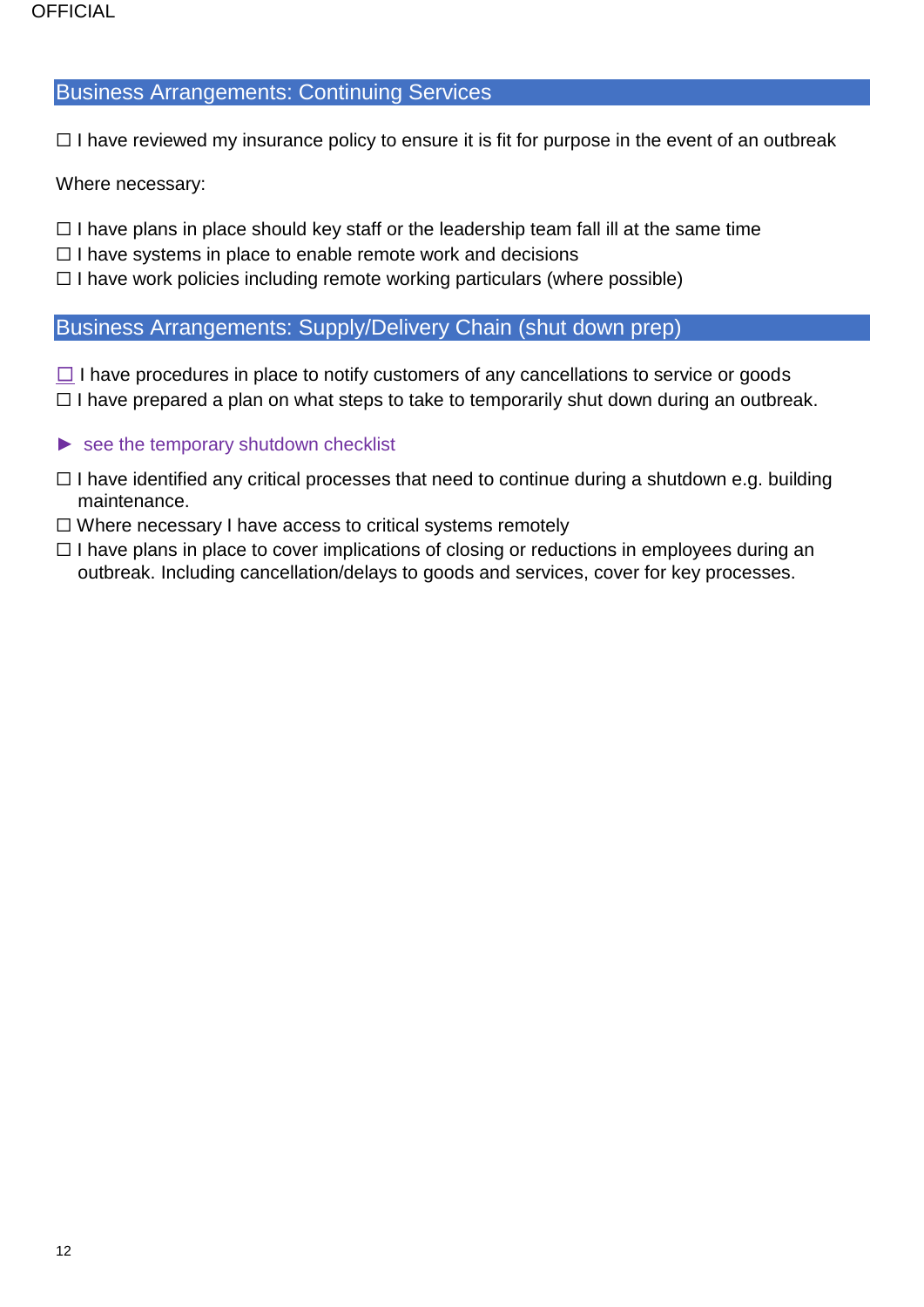## <span id="page-12-0"></span>**What you should do to manage a single case with symptoms**

►**[NHS Test and Trace Workplace Guidance](https://www.gov.uk/guidance/nhs-test-and-trace-workplace-guidance?utm_source=3ad1e505-7776-4963-b366-f718239cf904&utm_medium=email&utm_campaign=govuk-notifications&utm_content=immediate)**

# **STEP 1: Identify**

#### **Possible Case:**

Advise them about how to obtain a test. If they are a key worker you can also refer them for a test using the employer referral. ►**[Refer to the testing guidance in the preparation section.](#page-6-0)**

# **STEP 2: Respond**

#### **Possible Case:**

Advise the staff member to stay home for their period of self-isolation. ►**[Refer to the self](https://www.nhs.uk/conditions/coronavirus-covid-19/self-isolation-and-treatment/how-long-to-self-isolate/)[isolation guidance.](https://www.nhs.uk/conditions/coronavirus-covid-19/self-isolation-and-treatment/how-long-to-self-isolate/)**

►**[See the next section](#page-13-0)** if they are tested and this is positive.

#### **Close contacts of possible case:**

At this stage only household contacts of the possible case need to self-isolate. Other close contacts do not need to self-isolate unless requested to do so by NHS Test and Trace or a public health professional, but they should:

- avoid contact with people at high increased risk of severe illness from coronavirus, such as people with pre-existing medical conditions
- take extra care in practising social distancing and good hygiene
- watch out for symptoms and self-isolate if they also show signs of coronavirus

#### **Employer:**

Make sure you are following the control measures in your risk assessment e.g. encouraging good hand hygiene practice, social distancing and regular cleaning.

Keep in communication with staff and ensure they report any illness to you. Be prepared to escalate any response if further cases are reported. You should not share personal information regarding the person who is ill with other workers.

If you need further advice on the COVID secure guidelines or on what to do if there has been a failure in your controls contact your local Environmental Health Team.

#### **[COVID19@plymouth.gov.uk](mailto:COVID19@plymouth.gov.uk)**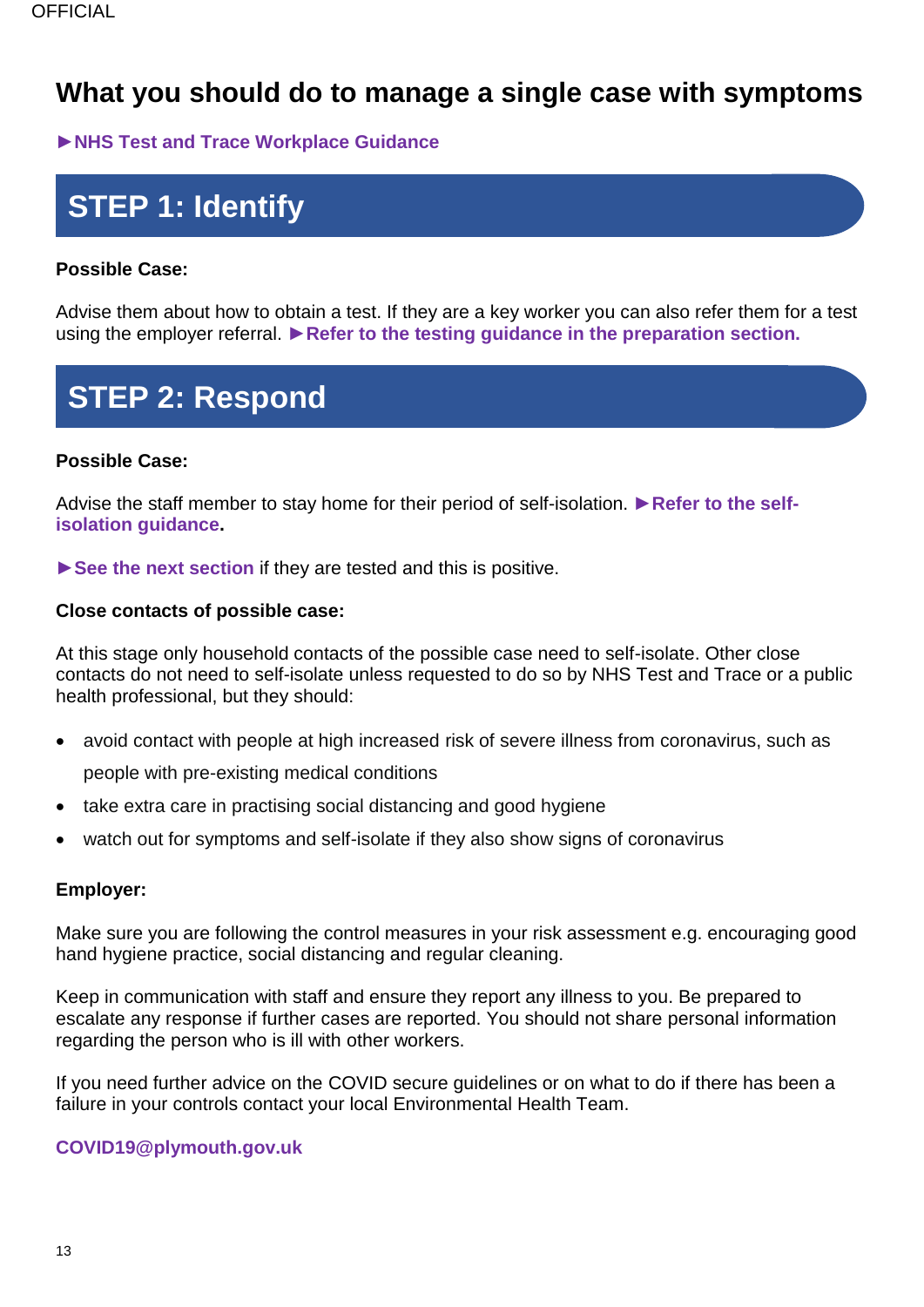## <span id="page-13-0"></span>**What you should do to manage a single case who has tested positive for COVID-19**

# **STEP 1: Identify**

### ►**[NHS Test and Trace Workplace Guidance](https://www.gov.uk/guidance/nhs-test-and-trace-workplace-guidance?utm_source=3ad1e505-7776-4963-b366-f718239cf904&utm_medium=email&utm_campaign=govuk-notifications&utm_content=immediate)**

### **Positive Case:**

NHS Test and Trace will contact them as they have a positive test and will also advise them about self isolation. **[Refer to the self-isolation guidance.](https://www.nhs.uk/conditions/coronavirus-covid-19/self-isolation-and-treatment/how-long-to-self-isolate/)**

They should report any illness to you also for your sickness reporting.

### **Close Contacts of a Positive Case:**

NHS Test and Trace will ask the case questions to identify any close contacts.

# **STEP 2: Respond**

#### **Positive Case:**

If they haven't been contacted by NHS test and trace you should advise the staff member to stay home for their period of self-isolation and await contact from NHS test and trace.

#### **Close Contacts of Positive Case:**

NHS Test and Trace service will notify any close contacts and instruct them to self-isolate. The period of self-isolation will be for up to 14 days, from the point of most recent contact with the person who has tested positive for coronavirus. When Test and Trace advises contacts to selfisolate, the service does not tell them the identity of the person who has tested positive.

#### **Employer:**

Make sure you are following the control measures in your risk assessment e.g. encouraging good hand hygiene practice, social distancing and regular cleaning.

Keep in communication with staff and ensure they report any illness to you. Be prepared to escalate any response if further cases are reported. You should not share the identity of a worker who has tested positive with other workers.

If you need further advice on the COVID secure guidelines or what to do if there has been a failure in your controls contact your local Environmental Health Team.

#### <span id="page-13-1"></span>**[COVID19@plymouth.gov.uk](mailto:COVID19@plymouth.gov.uk)**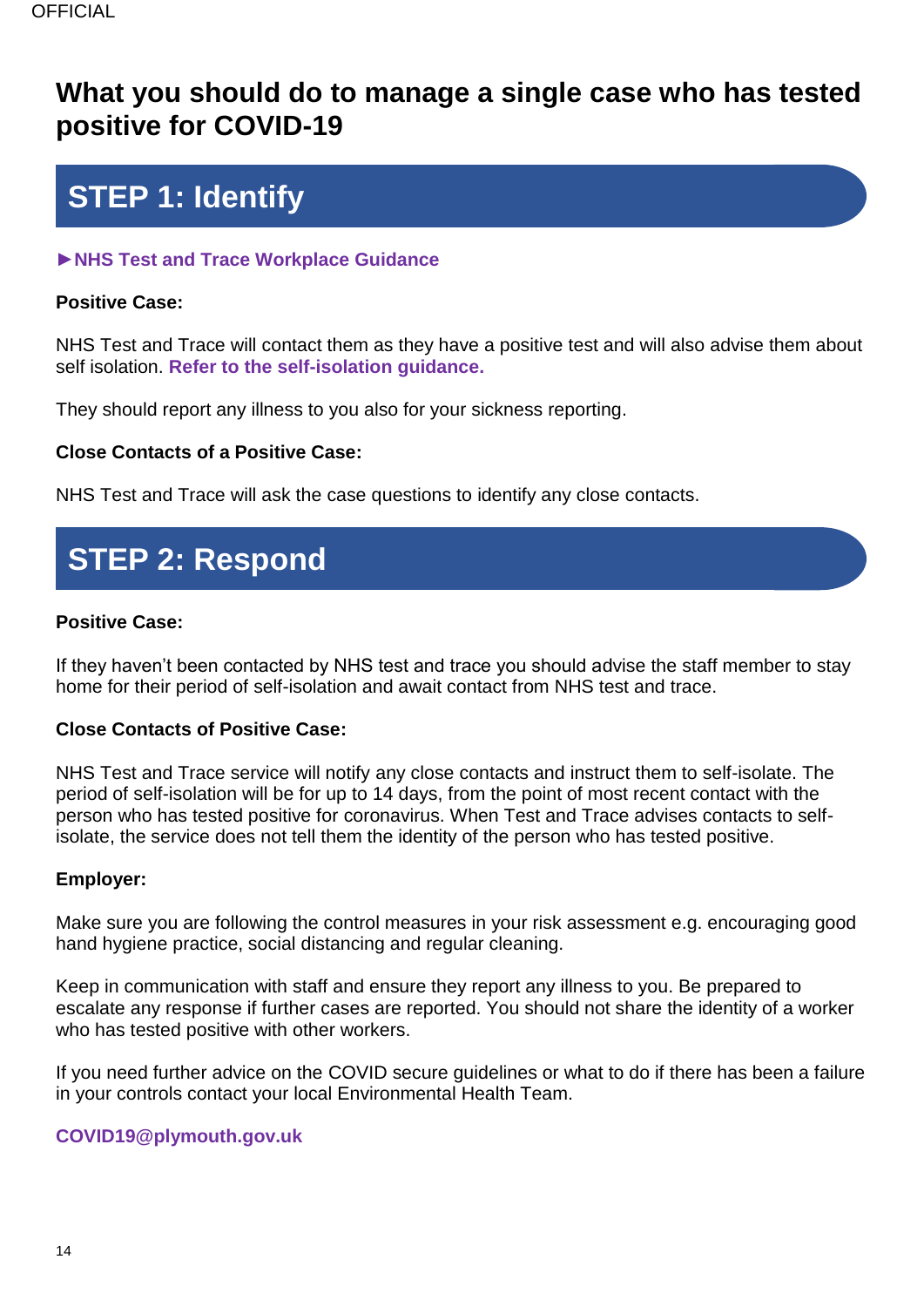## **What you should do to manage a possible Outbreak (more than one case)**

This guidance supplements the ►**[sector specific action cards](https://www.gov.uk/government/publications/reporting-outbreaks-of-coronavirus-covid-19/covid-19-early-outbreak-management#when-to-use-the-early-outbreak-management-action-cards)**

# **STEP 1: Identify**

If you have noticed more than one case linked to your workplace within 14 days of each other e.g. sickness reporting amongst your workforce with symptoms like coronavirus or confirmed\* cases of COVID-19 reported by staff. Go to step 2

\*Note: In some cases reporting is required where there are 'possible' cases of COVID-19. This means where coronavirus symptoms are present but a case has not been confirmed through testing. Refer to step 1 in the specific action card relating to your setting and this will advise if this applies to you. Examples include hotels and other guest accommodation, caravan sites, holiday resorts and refuges etc.

You may be informed of a confirmed case of COVID-19 in your staff or a customer by NHS Test & Trace, your local Public Health England Health Protection Team (PHE HPT). When you are informed of more than one confirmed case with symptoms dating within 14 days of each other, go to step 2.

# **STEP 2: Report**

Immediately contact your local PHE HPT for help and advice.

►**0300 303 8162 option 1 then option 1**

#### **[See Information your local PHE HPT may request from you](#page-13-0)**

Do not worry if you are unable to answer all the questions, your local PHE HPT will help guide you through the process.

Note: NHS Test and Trace includes local public health experts who manage more complex cases. Local public health experts include both PHE health protection teams and local authority public health staff, Environmental Health Officers and other local authority staff. These organisations will identify themselves when they call you. If not you should ask where they are calling from.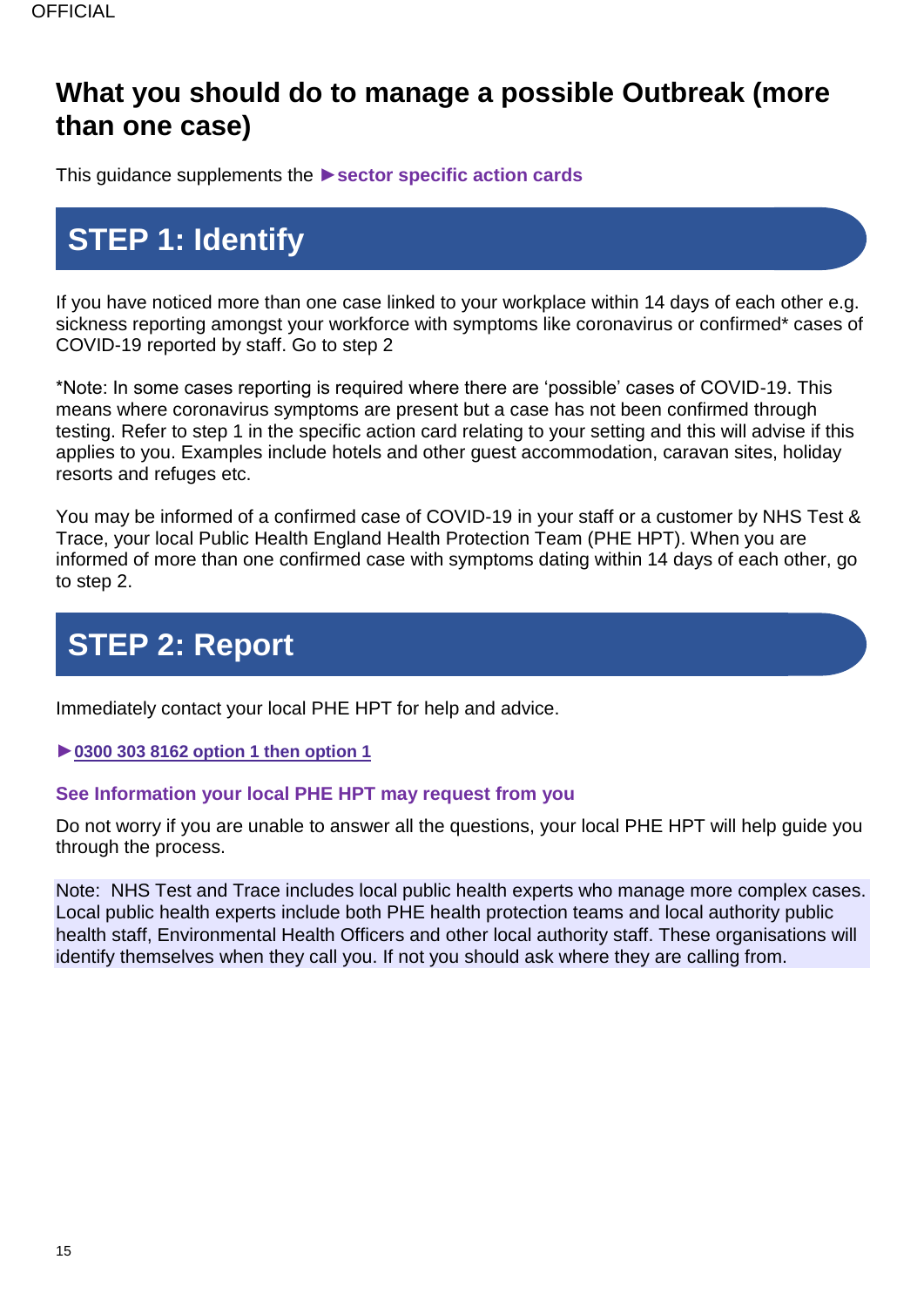## <span id="page-15-0"></span>**Information your local PHE HPT may request from you:**

### **Details of you organisation**

- Name of company
- Location (including postcode and local authority)
- Key contact details: name phone number email

### **Details of the cases**

- contact details of the people affected
- when the individual(s) became unwell
- when they were last present on the premises
- nature of the roles/job undertaken by any staff affected
- known links between the individual(s) with COVID-19 (in or out of the premises)
- the average number of customers in a day/week
- Number of staff and
- Key details about how you workplace functions e.g. whether you are in a shared workplace, how staff work together.
- number of people with which the individual(s) had close contact
- nature of the environment (for example layout and nature of the building)
- details of control measures
- has there been any contact with other agencies? for example local authority, Food Standards Agency (FSA), Health and Safety Executive (HSE)

# **STEP 3: Report**

[Please see our table for recording of cases in your workplace](#page-19-0)

Your local PHE HPT and in some cases your local authority will work with you to assess the risks and advise you of what actions to take.

Depending on the outcome, your local PHE HPT and local authority may establish an Outbreak Control Team to help support you to manage the situation.

►**[Guidance on the NHS Test and Trace service for employers, businesses and workers.](https://www.gov.uk/guidance/nhs-test-and-trace-workplace-guidance#guidance-for-employers)**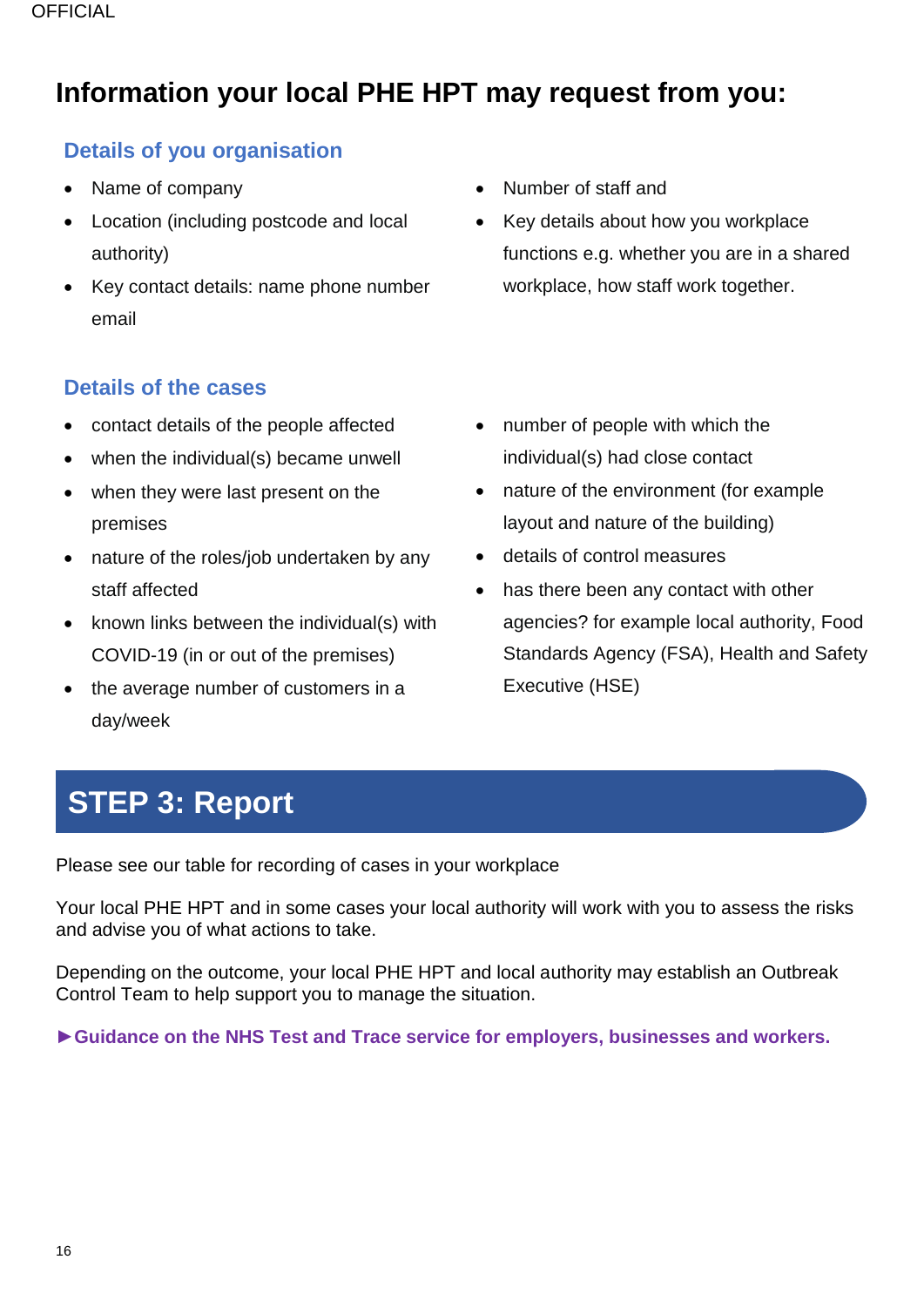## <span id="page-16-0"></span>**Types of actions you may need to put in place**

Further Guidance is contained in the ►**[sector specific action cards](https://www.gov.uk/government/publications/reporting-outbreaks-of-coronavirus-covid-19/covid-19-early-outbreak-management#when-to-use-the-early-outbreak-management-action-cards)** which can be downloaded from the website link.

# **STEP 1: Enhanced Testing and Tracing**

Enhanced testing and tracing may be required for your workforce. Your local PHE HPT and in some cases your local authority will work with you on this.

- ► **[See NHS guidance on testing](https://www.gov.uk/guidance/nhs-test-and-trace-workplace-guidance?utm_source=3ad1e505-7776-4963-b366-f718239cf904&utm_medium=email&utm_campaign=govuk-notifications&utm_content=immediate)**
- ► **[See case record template for recording details of cases](#page-19-0)**

## **STEP 2: Communications**

Increased staff/customer awareness of and adherence to protective measures will be recommended.

► See **[Coronavirus Outbreak Business Communications Toolkit](https://www.visitplymouth.co.uk/dbimgs/Coronavirus%20Outbreak%20Toolkit%20PLYMOUTH.pdf)**

#### **[See Risk Assessment Toolkit](https://www.heartofswgrowthhub.co.uk/wp-content/uploads/2020/09/COVID-19-RISK-ASSESSMENT-TOOLKIT.pdf)**

# **STEP 3: Review of Controls**

Having a suitable Risk Assessment should mean staff, visitors and customers to your premises have been protected. However, in some circumstances additional measures may be requested over and above the enhanced hygiene, handwashing and cleaning regimes e.g. deep cleaning, limiting access to the premises, splitting staff into teams or shift groups where possible or temporary closure to the premises.

- ► **[See Risk Assessment Toolkit](https://www.heartofswgrowthhub.co.uk/wp-content/uploads/2020/09/COVID-19-RISK-ASSESSMENT-TOOLKIT.pdf)** for links to working safely guidance and suggested controls.
- ► [Cleaning non health care settings](https://www.gov.uk/government/publications/covid-19-decontamination-in-non-healthcare-settings/covid-19-decontamination-in-non-healthcare-settings)
- <span id="page-16-1"></span>► **[See Temporary Closure Checklist](#page-16-1)**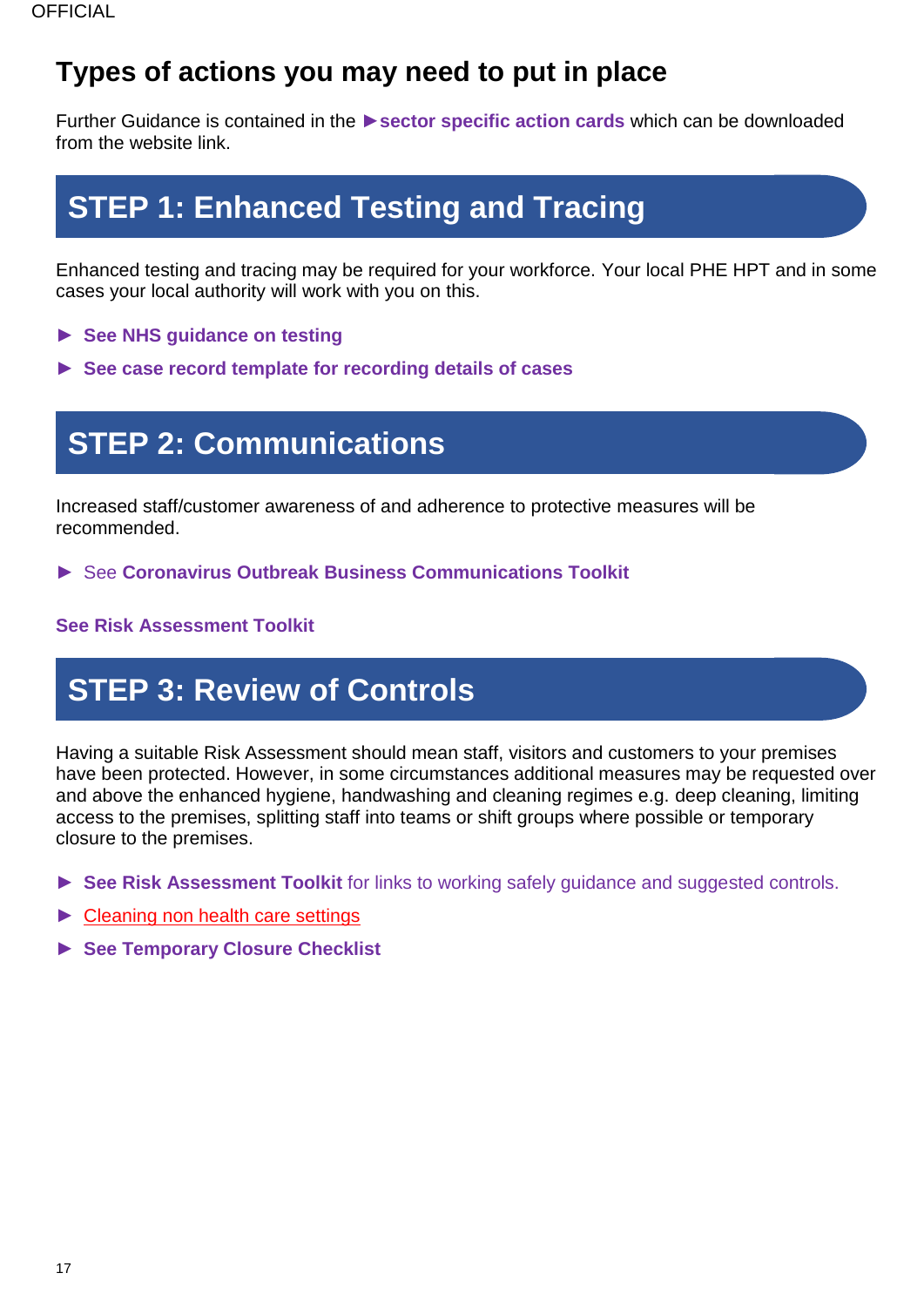## <span id="page-17-0"></span>**TEMPORARY CLOSURE CHECKLIST**

You may be closing your business in a hurry due to a local lockdown or an outbreak of Covid-19, we recommend that you take the following action.

### **Communications**

 $\Box$  Implement your communication procedures with staff, customers, suppliers etc.

### Fire Safety

- $\Box$  Turn off all non-essential electrical appliances
- ☐ Where appliances do need to be left on, such as fridge/freezer, ensure they are well ventilated, kept clear of storage and there are no signs of any electrical faults
- ☐ Ensure any shared escape routes or way-leave agreements remain available to use by other occupiers where they remain open for business
- □ Consider the risk of arson by ensuring your premises is secure
- $\Box$  Leave contact details in a place which is visible to fire crews should they have to gain entry to your premises.
- $\Box$  Do not switch off your fire alarm system where it is still required to protect people who live within your premises or where it forms part of a communal fire alarm system for the building.
- $\Box$  Consider discussing with your insurance company any actions likely to impact upon the terms of your policy
- $\Box$  Do not switch off your mains power supply to your fire alarm system if it is still required and make arrangements to continue with regular checks to ensure the system remains in working order
- $\Box$  Notify the responsible person of any other premises who may be affected by your decision.
- ☐ **Before you bring your premises back into use:** Ensure any fire safety system, for the protection of life, has been tested and is fully operational. You should arrange for a competent person to check your premises fire safety systems as soon as possible, especially for any premises which provide sleeping accommodation.

#### Arson advice

As many businesses have had to move out of their buildings temporarily, and at some speed, owners may not have had time to consider that vacant buildings are often more susceptible to the risk of fire (arson), criminal activity, misuse and malicious damage.

The Fire Protection Association have provided a free guide. This guide looks at what preparations, practical measures and security controls can be applied to help manage fire safety in your business

### ► **[Security and arson protection advice for building and business owners and insurers -](https://www.thefpa.co.uk/index.cfm?originalUrl=news/news/news_detail.security-and-arson-protection-advice-for-building-and-business-owners-and-insurers-a-free-guide-to-managing-the-risk-during-the-covid-19-outbreak.html) a [free guide to managing the risk during the COVID-19 outbreak](https://www.thefpa.co.uk/index.cfm?originalUrl=news/news/news_detail.security-and-arson-protection-advice-for-building-and-business-owners-and-insurers-a-free-guide-to-managing-the-risk-during-the-covid-19-outbreak.html)**

If you would like to speak to a fire safety officer regarding your premises, please contact their helpline on 01392 872567 during normal office hours or email [firesafetyhelpdesk@dsfire.gov.uk](mailto:firesafetyhelpdesk@dsfire.gov.uk)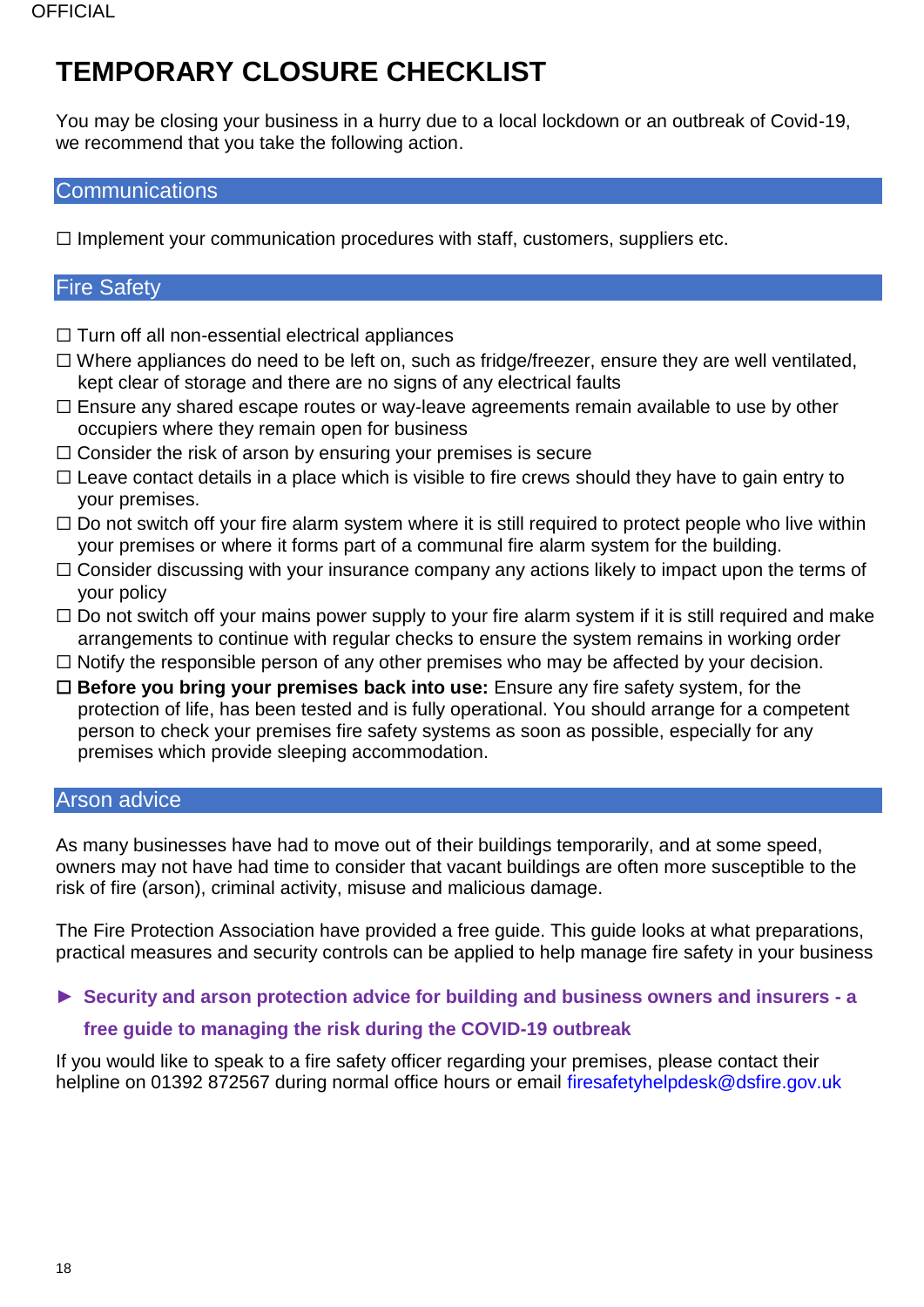### Additional Checks for Food Businesses

Specific advice on how to maintain food safety during a lockdown can be found on the food standards Agency website.

Refer to ►**[Guidance for food businesses undertaking a rapid shut down in response to](https://www.food.gov.uk/business-guidance/guidance-for-food-businesses-undertaking-a-rapid-shut-down-in-response-to-coronavirus-covid-19)  [coronavirus.](https://www.food.gov.uk/business-guidance/guidance-for-food-businesses-undertaking-a-rapid-shut-down-in-response-to-coronavirus-covid-19)**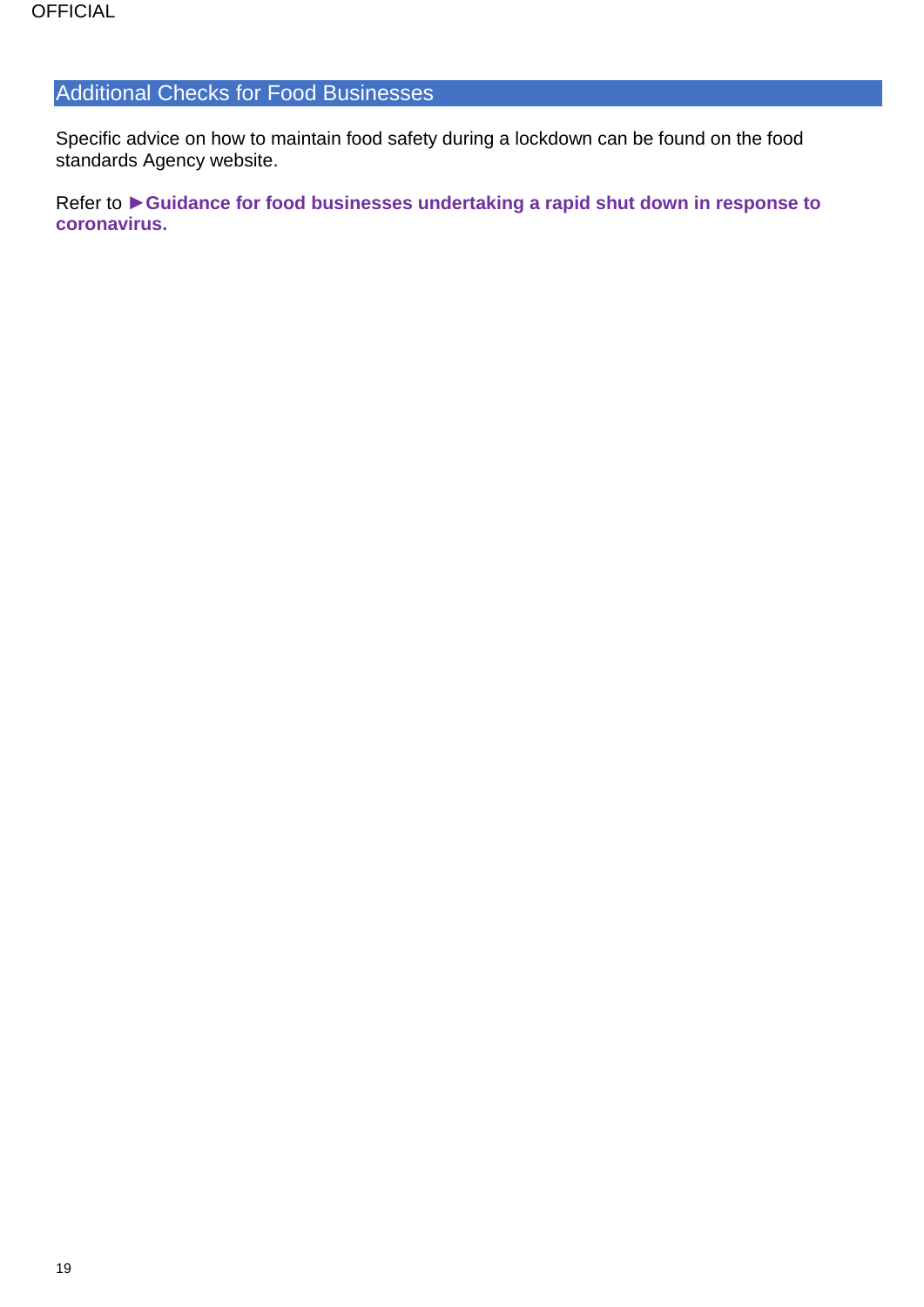#### OFFICIAL

## STAFF TEST AND TRACE CASE RECORD

### **Information your local PHE HPT Local Authority may ask you to provide:**

| <b>Workplace Name</b>   | <b>Your Contact Name</b>            |  |
|-------------------------|-------------------------------------|--|
| Workplace<br>Address    | <b>Your Contact Phone</b><br>number |  |
| Your Local<br>Authority | <b>Your Contact email</b>           |  |

### **Details or Cases**

<span id="page-19-0"></span>

| <b>Case Name</b> | <b>Case Contact Details</b><br>(Phone number/<br><b>Address)</b> | Date they<br>became ill | Date they were<br>last at work/in<br>the organisation | <b>Job Role</b> | <b>Known links</b><br>between the<br>individuals with<br>COVID-19 | Number of people that<br>the individual or<br>individuals had close<br>contact with |
|------------------|------------------------------------------------------------------|-------------------------|-------------------------------------------------------|-----------------|-------------------------------------------------------------------|-------------------------------------------------------------------------------------|
|                  |                                                                  |                         |                                                       |                 |                                                                   |                                                                                     |
|                  |                                                                  |                         |                                                       |                 |                                                                   |                                                                                     |
|                  |                                                                  |                         |                                                       |                 |                                                                   |                                                                                     |